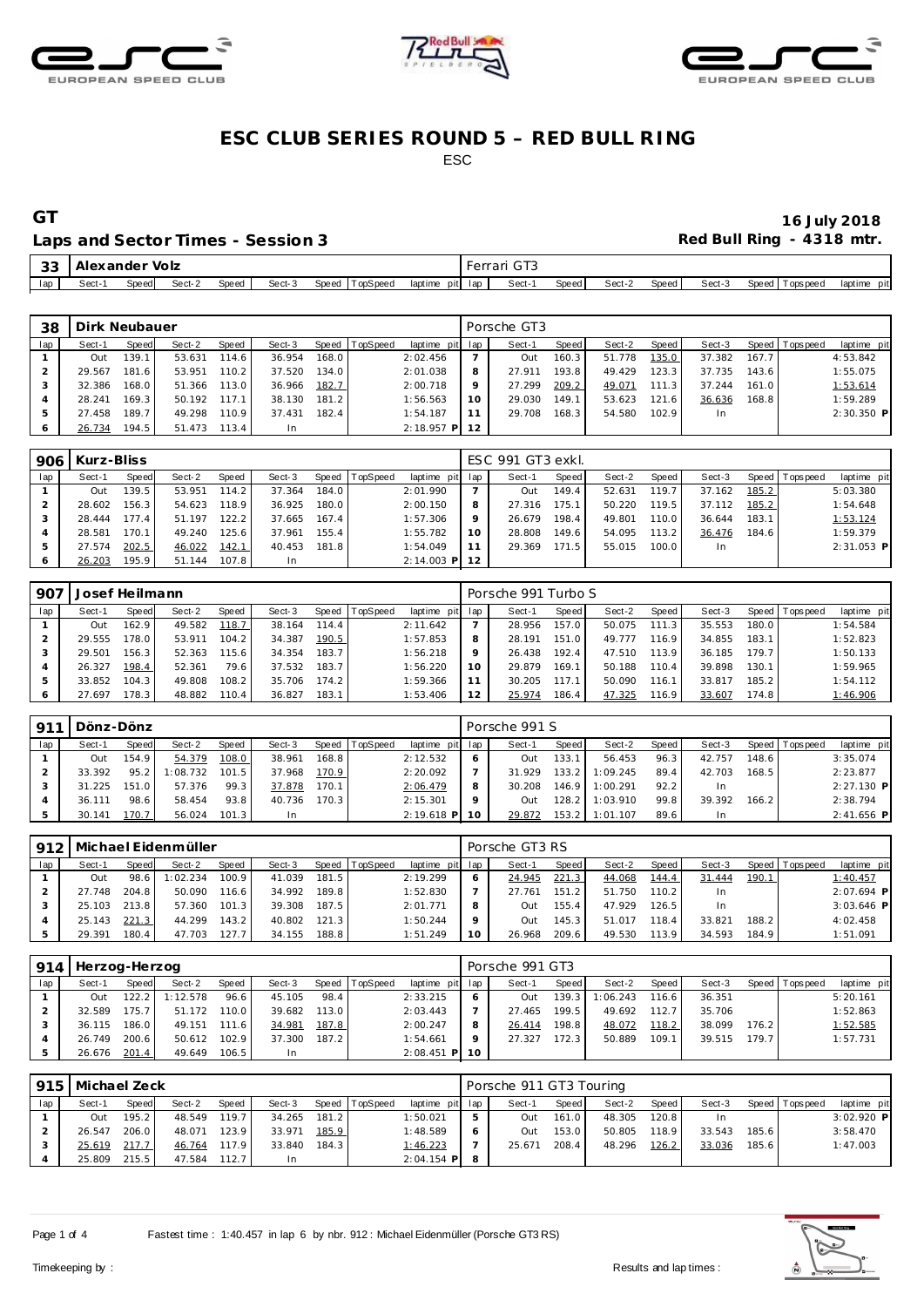





### Laps and Sector Times - Session 3 **Red Bull Ring - 4318 mtr.** And Sector Times - Session 3

| 919 | Erich Hoch |       |        |       |        |       |                |                 |    | Porsche 991 GT3 exkl. |       |        |       |        |       |                 |              |
|-----|------------|-------|--------|-------|--------|-------|----------------|-----------------|----|-----------------------|-------|--------|-------|--------|-------|-----------------|--------------|
| lap | Sect-1     | Speed | Sect-2 | Speed | Sect-3 |       | Speed TopSpeed | laptime pit lap |    | Sect-1                | Speed | Sect-2 | Speed | Sect-3 |       | Speed Tops peed | laptime pit  |
|     | Out        | 134.6 | 53.959 | 110.0 | 37.632 | 183.1 |                | 2:02.998        |    | Out                   | 156.5 | 52.209 | 116.6 | 37.233 | 182.7 |                 | 4:49.713     |
|     | 28.483     | 162.2 | 54.654 | 112.0 | 36.891 | 180.3 |                | 2:00.028        |    | 27.838                | 186.4 | 49.703 | 119.7 | 38.304 | 118.7 |                 | 1:55.845     |
|     | 28.152     | 190.3 | 51.606 | 113.9 | 37.553 | 174.5 |                | 1:57.311        |    | 29.557                | 182.9 | 50.166 | 116.9 | 37.003 | 184.0 |                 | 1:56.726     |
|     | 28.166     | 187.7 | 49.588 | 117.1 | 39.425 | 111.8 |                | 1:57.179        | 10 | 27.684                | 133.4 | 54.306 | 117.1 | 36.705 | 186.2 |                 | 1:58.695     |
|     | 31.134     | 182.9 | 49.776 | 114.6 | 36.530 | 185.6 |                | 1:57.440        |    | 29.217                | 138.8 | 57.577 | 98.5  | In.    |       |                 | $2:41.253$ P |
|     | 26.902     | 192.7 | 51.646 | 107.6 | In     |       |                | $2:22.422$ P 12 |    |                       |       |        |       |        |       |                 |              |

| 923 |        | Tom Fechtner |          |       |           |       |                |                 |         | Porsche Cayman 718 |       |          |       |           |       |                 |             |
|-----|--------|--------------|----------|-------|-----------|-------|----------------|-----------------|---------|--------------------|-------|----------|-------|-----------|-------|-----------------|-------------|
| lap | Sect-1 | Speed        | Sect-2   | Speed | Sect-3    |       | Speed TopSpeed | laptime pit lap |         | Sect-1             | Speed | Sect-2   | Speed | Sect-3    |       | Speed Tops peed | laptime pit |
|     | Out    | 166.7        | 56.385   | 86.0  | 38.748    | 167.2 |                | 2:13.094        |         | Out                | 173.2 | 51.673   | 108.7 | 38.434    | 170.3 |                 | 3:37.153    |
|     | 31.142 | 92.1         | 1:09.747 | 95.6  | 39.400    | 167.4 |                | 2:20.289        |         | 38.905             | 96.7  | 1:13.802 | 95.7  | 41.194    | 169.3 |                 | 2:33.901    |
|     | 29.113 | 154.7        | 58.657   | 102.5 | 38.665    | 163.1 |                | 2:06.435        | 8       | 28.986             | 176.9 | 53.139   | 99.6  | 38.471    | 167.2 |                 | 2:00.596    |
|     | 29.916 | 145.5        | 54.051   | 102.7 | 39.871    | 167.7 |                | 2:03.838        | $\circ$ | 34.461             | 111 1 | 1:10.797 | 86.8  | 1:01.981  | 83.4  |                 | 2:47.239    |
|     | 30.628 | 174.0        | 51.829   | 105.9 | <b>In</b> |       |                | $2:10.716$ P    | 10      | 37.541             | 174.3 | 52.567   | 102.7 | <b>In</b> |       |                 | 2:33.649 P  |

| 924 | Schenk Stefan |       |          |       |        |       |                |                 | Porsche Cayman 718 |       |          |       |          |       |                 |              |
|-----|---------------|-------|----------|-------|--------|-------|----------------|-----------------|--------------------|-------|----------|-------|----------|-------|-----------------|--------------|
| lap | Sect-1        | Speed | Sect-2   | Speed | Sect-3 |       | Speed TopSpeed | laptime pit lap | Sect-1             | Speed | Sect-2   | Speed | Sect-3   |       | Speed Tops peed | laptime pit  |
|     | Out           | 151.9 | 52.901   | 120.5 | 37.658 | 166.9 |                | 2:11.869        | Out                | 163.4 | 51.647   | 112.0 | 38.468   | 167.2 |                 | 3:35.798     |
|     | 43.403        | 139.5 | 1:06.168 | 96.1  | 39.484 | 166.2 |                | 2:29.055        | 36.632             | 107.3 | 1:12.259 | 89.0  | 40.524   | 167.4 |                 | 2:29.415     |
|     | 28.939        | 149.8 | 58.898   | 103.4 | 38.417 | 165.9 |                | 2:06.254        | 29.329             | 156.8 | 51.733   | 110.7 | 38.099   | 157.2 |                 | 1:59.161     |
|     | 30.042        | 134.6 | 53.913   | 103.1 | 40.020 | 164.4 |                | 2:03.975        | 40.816             | 115.9 | 1:10.587 | 88.8  | 1:02.457 | 83.8  |                 | 2:53.860     |
|     | 30.680        | 182.9 | 51.606   | 114.9 | In.    |       |                | 2:12.075 P      | 38.221             | 190.0 | 51.915   | 112.5 | In.      |       |                 | $2:36.279$ P |

| 925 |        |       | Christian Gwschendtner |       |        |       |          |                 |    | Porsche 911 GT3 |       |        |       |        |       |                 |              |
|-----|--------|-------|------------------------|-------|--------|-------|----------|-----------------|----|-----------------|-------|--------|-------|--------|-------|-----------------|--------------|
| lap | Sect-1 | Speed | Sect-2                 | Speed | Sect-3 | Speed | TopSpeed | laptime pit lap |    | Sect-1          | Speed | Sect-2 | Speed | Sect-3 |       | Speed Tops peed | laptime pit  |
|     | Out    | 143.2 | 52.170                 | 109.1 | 37.199 | 179.4 |          | 2:11.640        |    | 27.266          | 171.5 | 49.385 | 117.4 | 36.214 | 178.5 |                 | 1:52.865     |
|     | 28.076 | 157.2 | 52.259                 | 112.0 | 38.029 | 180.0 |          | 1:58.364        |    | 27.158          | 179.5 | 49.006 | 119.2 | 37.009 | 181.5 |                 | 1:53.173     |
|     | 27.211 | 169.9 | 52.791                 | 115.4 | 36.535 | 177.6 |          | 1:56.537        |    | 27.915          | 145.5 | 50.604 | 122.4 | In     |       |                 | $4:11.675$ P |
|     | 27.416 | 73.2  | 49.471                 | 110.7 | 37.479 | 181.2 |          | 1:54.366        | -8 | Out             | 162.7 | 59.908 | 112.7 | In     |       |                 | 3:24.020 P   |

| 926 | Luis König |       |          |       |        |       |                |                 |   | Porsche GT3 Touring |         |          |       |        |       |                 |              |
|-----|------------|-------|----------|-------|--------|-------|----------------|-----------------|---|---------------------|---------|----------|-------|--------|-------|-----------------|--------------|
| lap | Sect-1     | Speed | Sect-2   | Speed | Sect-3 |       | Speed TopSpeed | laptime pit lap |   | Sect-1              | Speed I | Sect-2   | Speed | Sect-3 |       | Speed Tops peed | laptime pit  |
|     | Out        | 137.3 | 59.604   | 106.7 | 43.055 | 164.6 |                | 2:22.111        | 5 | 29.921              | 165.7   | 56.140   | 102.7 | In     |       |                 | $2:13.518$ P |
|     | 30.277     | 157.2 | 1:00.485 | 97.5  | 40.726 | 171.7 |                | 2:11.488        | 6 | Out                 | 135.6   | 55.789   | 98.7  | 43.286 | 151.3 |                 | 3:41.196     |
|     | 30.014     | 154.7 | 56.720   | 102.3 | 39.993 | 169.5 |                | 2:06.727        |   | 32.039              | 138.4   | 1:09.050 | 89.3  | 42.430 | 172.5 |                 | 2:23.519     |
|     | 29.005     | 165.7 | 56.971   | 95.4  | 40.705 | 169.8 |                | 2:06.681        | 8 | 30.726              | 144.3   | 59.926   | 87.9  | In     |       |                 | 2:26.507 P   |

| 929 | Bernd Molitor |       |          |       |        |       |                  |              |     | Porsche 718 Boxter |         |          |       |          |       |                   |              |
|-----|---------------|-------|----------|-------|--------|-------|------------------|--------------|-----|--------------------|---------|----------|-------|----------|-------|-------------------|--------------|
| lap | Sect-1        | Speed | Sect-2   | Speed | Sect-3 |       | Speed   TopSpeed | laptime pit  | lap | Sect-1             | Speed   | Sect-2   | Speed | Sect-3   |       | Speed   Tops peed | laptime pit  |
|     | Out           | 146.7 | 55.343   | 103.1 | 38.708 | 169.3 |                  | 2:12.412     |     | Out                | 145.5   | 52.650   | 113.0 | 37.410   | 166.2 |                   | 3:31.242     |
|     | 32.395        | 88.1  | 1:09.662 | 100.6 | 38.806 | 167.2 |                  | 2:20.863     |     | 36.865             | 102.4   | 1:12.438 | 92.8  | 39.992   | 170.3 |                   | 2:29.295     |
|     | 29.772        | 154.5 | 58.653   | 108.2 | 38.448 | 165.6 |                  | 2:06.873     | 8   | 29.425             | 151.O I | 52.943   | 111.6 | 37.834   | 165.9 |                   | 2:00.202     |
|     | 30.146        | 130.7 | 54.156   | 101.5 | 39.393 | 162.9 |                  | 2:03.695     | Q   | 35.485             | 111.0   | 1:11.818 | 85.2  | : 02.510 | 85.4  |                   | 2:49.813     |
|     | 35.039        | 16.9  | 54.340   | 104.0 | In     |       |                  | $2:19.599$ P | 10  | 36.789             | 172.1   | 52.065   | 106.9 | In       |       |                   | $2:31.946$ P |

| 939 | Huck-Huck |       |        |       |        |       |          |                 | Porsche 991.2 GT3 RS |       |        |       |        |       |            |             |
|-----|-----------|-------|--------|-------|--------|-------|----------|-----------------|----------------------|-------|--------|-------|--------|-------|------------|-------------|
| lap | Sect-1    | Speed | Sect-2 | Speed | Sect-3 | Speed | TopSpeed | laptime pit lap | Sect-1               | Speed | Sect-2 | Speed | Sect-3 | Speed | T ops peed | laptime pit |
|     | Out       | 165.7 | 48.821 | 106.7 | 34.235 | 189.8 |          | 1:58.822        | 26.405               | 200.2 | 47.958 | 111.3 | 34.138 | 190.1 |            | 1:48.501    |
|     | 25.855    | 208.4 | 50.183 | 112.7 | 33.539 | 183.4 |          | 1:49.577        | 26.465               | 203.7 | 47.669 | 111.6 | 34.248 | 192.5 |            | 1:48.382    |
|     | 26.371    | 201.4 | 47.111 | 124.4 | In.    |       |          | $2:06.401$ P    | 26.125               | 198.0 | 47.575 | 112.5 | 34.400 | 191.2 |            | 1:48.100    |
|     | Out       | 189.0 | 55.314 | 103.4 | 37.392 | 189.5 |          | 4:02.176        | 25.958               | 198.8 | 51.762 | 98.9  | 34.887 | 190.8 |            | 1:52.607    |
|     | 26.902    | 186.4 | 48.700 | 107.4 | 35.578 | 189.8 |          | 1:51.180        | 26.062               | 199.1 | 47.500 | 115.9 | 33.360 | 185.9 |            | 1:46.922    |

| 941           | Gerald Fischer |        |          |       |        |       |                |                 | Porsche GT3 4.0 |       |          |         |           |       |                 |              |
|---------------|----------------|--------|----------|-------|--------|-------|----------------|-----------------|-----------------|-------|----------|---------|-----------|-------|-----------------|--------------|
| lap           | Sect-1         | Speed  | Sect-2   | Speed | Sect-3 |       | Speed TopSpeed | laptime pit lap | Sect-1          | Speed | Sect-2   | Speed I | Sect-3    |       | Speed Tops peed | laptime pit  |
|               | Out            | 134.8  | 1:01.412 | 95.4  | 43.562 | 161.9 |                | 2:20.992        | Out             | 179.5 | 51.433   | 106.5   | 37.031    | 180.0 |                 | 2:40.038     |
|               | 29.494         | 179.51 | 1:06.718 | 102.7 | 39.403 | 172.5 |                | 2:15.615        | 27.878          | 183.5 | 52.432   | 108.7   | 37.803    | 181.8 |                 | 1:58.113     |
|               | 28.656         | 180.4  | 1:03.299 | 109.3 | 38.281 | 175.9 |                | 2:10.236        | 28.927          | 173.2 | 52.260   | 95.6    | 38.037    | 184.3 |                 | 1:59.224     |
|               | 27.298         | 186.0  | 54.005   | 84.9  | 42.853 | 182.1 |                | 2:04.156        | 29.546          | 126.8 | 1:14.911 | 98.0    | 45.081    | 181.5 |                 | 2:29.538     |
| $\mathcal{D}$ | 27.531         | 185.4  | 55.275   | 105.3 | 37.797 | 182.4 |                | 2:00.603        | 28.516          | 175.7 | 51.797   | 108.0   | <b>In</b> |       |                 | $2:36.014$ P |
| O             | 26.897         | 195.9  | 53.401   | 113.2 | -In    |       |                | $3:05.546$ P    |                 |       |          |         |           |       |                 |              |

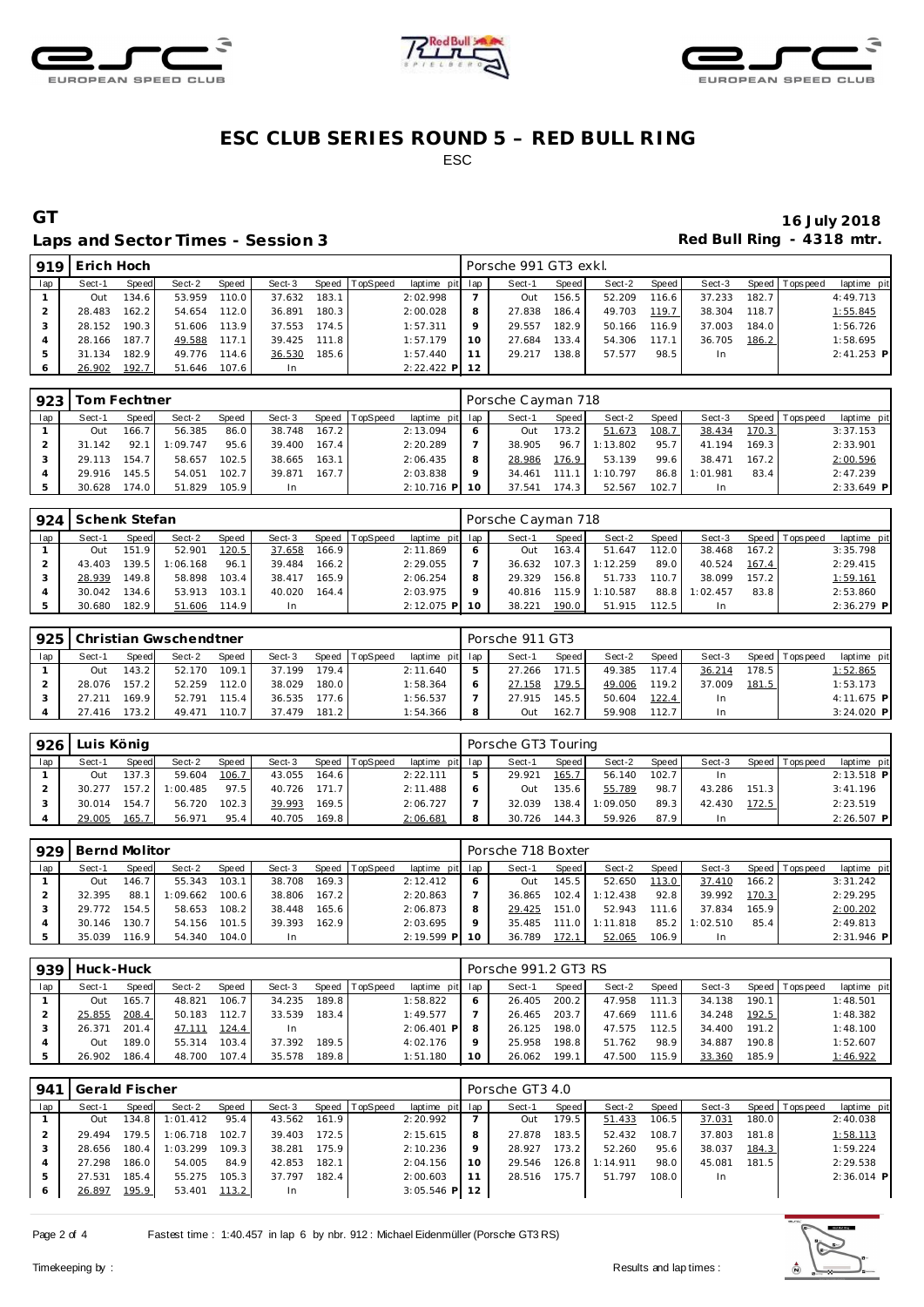





### Laps and Sector Times - Session 3 **Red Bull Ring - 4318 mtr.** And Sector Times - Session 3

|     | 945   Ralph Strühn |       |                |       |        |       |                |                 |    | Porsche 991 GT3 |       |                |         |        |         |                 |              |
|-----|--------------------|-------|----------------|-------|--------|-------|----------------|-----------------|----|-----------------|-------|----------------|---------|--------|---------|-----------------|--------------|
| lap | Sect-1             | Speed | Sect-2         | Speed | Sect-3 |       | Speed TopSpeed | laptime pit lap |    | Sect-1          | Speed | Sect-2         | Speed I | Sect-3 |         | Speed Tops peed | laptime pit  |
|     | Out                | 157.7 | 54.034 117.4   |       | 38.376 | 178.8 |                | 2:04.125        |    | Out             | 155.4 | 51.184         | 124.7   | 33.710 | 181.8 l |                 | 4:10.210     |
|     | 28.191             | 158.4 | 51.453 113.2   |       | 36.179 | 180.3 |                | 1:55.823        |    | 26.169 217.2    |       | 46.248         | 127.7   | 33.159 | 181.5   |                 | 1:45.576     |
|     | 28.046             | 182.6 | 49.262 117.6   |       | 38.477 | 155.8 |                | 1:55.785        |    | 26.137          | 220.4 | 46.405         | 128.9   | 33.434 | 182.1   |                 | 1:45.976     |
|     | 33.554             |       | 113.3 1:02.479 | 99.4  | In     |       |                | $2:32.830$ P    | -8 | 26.168          |       | 188.3 1:02.966 | 114.2   |        |         |                 | $2:21.433$ P |

|     | 946   Franz Strühn |       |        |       |        |       |                |                 |    | Porsche 991 GT3 |       |          |       |        |       |                |              |
|-----|--------------------|-------|--------|-------|--------|-------|----------------|-----------------|----|-----------------|-------|----------|-------|--------|-------|----------------|--------------|
| lap | Sect-1             | Speed | Sect-2 | Speed | Sect-3 |       | Speed TopSpeed | laptime pit lap |    | Sect-1          | Speed | Sect-2   | Speed | Sect-3 |       | Speed Topspeed | laptime pit  |
|     | Out                | 175.  | 51.114 | 125.0 | 34.609 | 182.7 |                | 1:57.349        |    | 32.420          | 118.0 | 1:02.904 | 97.6  | In.    |       |                | 2:29.973 P   |
|     | 27.780             | 148.5 | 47.776 | 131.7 | 32.992 | 184.6 |                | 1:48.548        | 8  | Out             | 157.4 | 53.713   | 131.7 | 33.065 | 186.2 |                | 4:18.036     |
|     | 25.959             | 218.1 | 46.691 | 129.2 | 33.745 | 178.8 |                | 1:46.395        | Q  | 25.873          | 199.1 | 46.892   | 133.7 | 32.890 | 185.9 |                | 1:45.655     |
|     | 26.545             | 184.1 | 48.044 | 130.1 | 33.319 | 183.7 |                | 1:47.908        | 10 | 25.925          | 216.4 | 47.038   | 133.0 | 33.061 | 183.7 |                | 1:46.024     |
|     | 26.046             | 218.1 | 46.756 | 116.4 | 34.921 | 184.3 |                | 1:47.723        |    | 25.771          | 215.1 | 50.833   | 125.9 | 34.075 | 181.2 |                | 1:50.679     |
|     | 25.884             | 217.7 | 46.760 | 127.1 | 34.233 | 180.0 |                | 1:46.877        | 12 | 33.142          | 122.1 | 58.167   | 113.2 | In.    |       |                | $2:44.039$ P |

| 949 |        |         | Dr. Hans Fünfgelder |       |        |       |                |                 |         | Porsche 991 Targa GTS |       |          |       |        |       |                |              |
|-----|--------|---------|---------------------|-------|--------|-------|----------------|-----------------|---------|-----------------------|-------|----------|-------|--------|-------|----------------|--------------|
| lap | Sect-1 | Speed   | Sect-2              | Speed | Sect-3 |       | Speed TopSpeed | laptime pit lap |         | Sect-1                | Speed | Sect-2   | Speed | Sect-3 |       | Speed Topspeed | laptime pit  |
|     | Out    | 108.1   | 59.540              | 79.8  | 43.329 | 154.9 |                | 2:18.684        |         | Out                   | 190.3 | 50.134   | 113.2 | 36.957 | 132.2 |                | 2:40.736     |
|     | 29.676 | 175.1   | 1:06.968            | 95.9  | 39.251 | 173.9 |                | 2:15.895        | 8       | 29.124                | 203.7 | 50.868   | 112.5 | 38.447 | 172.5 |                | 1:58.439     |
|     | 31.315 | $115.3$ | 1:01.023            | 109.8 | 37.890 | 174.8 |                | 2:10.228        | $\circ$ | 30.017                | 194.1 | 51.636   | 104.0 | 36.559 | 163.9 |                | 1:58.212     |
|     | 27.925 | 201.0   | 53.144              | 86.5  | 43.136 | 174.8 |                | 2:04.205        | 10      | 31.262                | 128.0 | 1:15.301 | 101.3 | 45.232 | 169.3 |                | 2:31.795     |
|     | 29.894 | 198.8   | 52.735              | 96.4  | 37.956 | 173.4 |                | 2:00.585        | 11      | 28.194                | 202.9 | 50.566   | 113.4 | In.    |       |                | $2:33.361$ P |
|     | 27.594 | 205.2   | 52.799              | 98.5  | -In    |       |                | $3:01.072$ P 12 |         |                       |       |          |       |        |       |                |              |

|     |        |         | 953   Hans Kistenpfennig |       |        |       |          |                 |    | Porsche 991.2 GT3 |       |          |         |        |       |                |             |
|-----|--------|---------|--------------------------|-------|--------|-------|----------|-----------------|----|-------------------|-------|----------|---------|--------|-------|----------------|-------------|
| lap | Sect-1 | Speed   | Sect-2                   | Speed | Sect-3 | Speed | TopSpeed | laptime pit lap |    | Sect-1            | Speed | Sect-2   | Speed I | Sect-3 |       | Speed Topspeed | laptime pit |
|     | Out    | 124.O I | 1:13.000                 | 99.6  | 45.059 | 98.5  |          | 2:33.796        |    | Out               | 141   | 1:02.031 | 113.2   | 36.004 | 185.2 |                | 5:24.344    |
|     | 32.750 | 178.6   | 50.961                   | 117.4 | 39.797 | 121.3 |          | 2:03.508        |    | 27.324            | 184.8 | 49.581   | 113.2   | 36.392 | 185.6 |                | 1:53.297    |
|     | 36.165 | 185.1   | 48.921                   | 118.4 | 34.763 | 182.1 |          | 1:59.849        |    | 26.569            | 184.1 | 48.374   | 118.7   | 37.711 | 186.2 |                | 1:52.654    |
|     | 27.336 | 193.1   | 50.266                   | 113.9 | 36.969 | 181.5 |          | 1:54.571        |    | 27.573            | 179.5 | 49.753   | 98.2    | 39.486 | 172.8 |                | 1:56.812    |
|     | 27.072 | 198.8   | 49.499                   | 116.4 | In     |       |          | $2:07.133$ P    | 10 |                   |       |          |         |        |       |                |             |

| 954 | Jan Rehnig |       |        |       |           |       |          |                 |    | Porsche 991 GT3 |       |        |       |        |       |                |             |
|-----|------------|-------|--------|-------|-----------|-------|----------|-----------------|----|-----------------|-------|--------|-------|--------|-------|----------------|-------------|
| lap | Sect-1     | Speed | Sect-2 | Speed | Sect-3    | Speed | TopSpeed | laptime pit lap |    | Sect-1          | Speed | Sect-2 | Speed | Sect-3 |       | Speed Topspeed | laptime pit |
|     | Out        | 172.9 | 48.728 | 115.6 | 33.947    | 175.6 |          | 1:59.587        |    | 26.119          | 205.2 | 47.783 | 122.4 | 34.743 | 183.7 |                | 1:48.645    |
|     | 26.237     | 217.7 | 49.535 | 128.3 | 34.409    | 166.4 |          | 1:50.181        |    | 26.105          | 207.6 | 47.624 | 120.3 | 34.252 | 186.9 |                | 1:47.981    |
|     | 26.218     | 217.7 | 45.718 | 135.3 | <b>In</b> |       |          | $2:03.857$ P    | -8 | 26.184          | 215.1 | 47.624 | 125.3 | 34.427 | 189.1 |                | 1:48.235    |
|     | Out        | 191.7 | 55.059 | 100.4 | 37.774    | 184.9 |          | 4:04.610        |    | 26.043          | 205.6 | 51.696 | 100.9 | 34.843 | 185.6 |                | 1:52.582    |
|     | 26.892     | 195.9 | 48.562 | 117.4 | 35.962    | 184.9 |          | 1:51.416        | 10 | 26.016          | 215.1 | 47.282 | 128.0 | 33.889 | 184.0 |                | 1:47.187    |

| 955 | Jürgen Wehinger |              |                |       |        |       |                |                 | Porsche Cayman GT4 |       |        |       |        |                 |                |
|-----|-----------------|--------------|----------------|-------|--------|-------|----------------|-----------------|--------------------|-------|--------|-------|--------|-----------------|----------------|
| lap | Sect-1          | <b>Speed</b> | Sect-2         | Speed | Sect-3 |       | Speed TopSpeed | laptime pit lap | Sect-1             | Speed | Sect-2 | Speed | Sect-3 | Speed Tops peed | pit<br>laptime |
|     | Jut             |              | 116.8 1:12.329 | 96.6  | 44.480 | 100.0 |                | 2:32.504        | <u>.</u>           | 190.0 | 52.616 | 102.7 |        |                 | 2:25.890 P     |

| 963 | Manuel Zlof |       |        |       |        |       |          |                 |    | Porsche Turbo S |       |        |       |        |       |                |             |
|-----|-------------|-------|--------|-------|--------|-------|----------|-----------------|----|-----------------|-------|--------|-------|--------|-------|----------------|-------------|
| lap | Sect-1      | Speed | Sect-2 | Speed | Sect-3 | Speed | TopSpeed | laptime pit lap |    | Sect-1          | Speed | Sect-2 | Speed | Sect-3 |       | Speed Topspeed | laptime pit |
|     | Out         | 137.2 | 50.705 | 105.1 | 37.127 | 180.3 |          | 2:11.031        |    | 27.315          | 167.8 | 50.776 | 114.2 | 34.837 | 168.5 |                | 1:52.928    |
|     | 28.478      | 175.4 | 53.252 | 100.4 | 36.034 | 187.5 |          | 1:57.764        |    | 31.462          | 147.1 | 49.256 | 113.4 | 33.997 | 193.9 |                | 1:54.715    |
|     | 28.239      | 134.2 | 53.770 | 108.7 | 35.306 | 192.9 |          | 1:57.315        |    | 26.782          | 204.8 | 46.853 | 113.9 | 37.834 | 161.9 |                | 1:51.469    |
|     | 26.815      | 175.4 | 50.643 | 95.6  | 37.309 | 195.7 |          | 1:54.767        | 10 | 33.155          | 140.0 | 54.401 | 108.7 | 36.242 | 179.1 |                | 2:03.798    |
|     | 27.475      | 165.9 | 49.781 | 120.3 | 34.015 | 192.2 |          | 1:51.271        |    | 29.939          | 118.8 | 50.844 | 112.5 | 35.132 | 193.5 |                | 1:55.915    |
|     | 25.733      | 200.6 | 48.093 | 115.4 | 41.788 | 194.6 |          | 1:55.614        |    | 25.650          | 186.4 | 48.901 | 116.1 | 34.712 | 188.8 |                | 1:49.263    |

| 966 | Herbert Larcher |       |        |       |        |       |                |                 |   | Porsche GT3 |                    |        |       |        |       |                   |             |
|-----|-----------------|-------|--------|-------|--------|-------|----------------|-----------------|---|-------------|--------------------|--------|-------|--------|-------|-------------------|-------------|
| lap | Sect-1          | Speed | Sect-2 | Speed | Sect-3 |       | Speed TopSpeed | laptime pit lap |   | Sect-1      | Speed              | Sect-2 | Speed | Sect-3 |       | Speed   Tops peed | laptime pit |
|     | Out             | 144.7 | 51.208 | 110.2 | 36.890 | 173.1 |                | 2:12.200        |   | 29.711      | 115.8 <sub>1</sub> | 55.673 | 116.9 | 35.968 | 187.2 |                   | 2:01.352    |
|     | 28.848          | 177.4 | 52.982 | 98.5  | 36.407 | 185.6 |                | 1:58.237        | 8 | 26.345      | 174.3              | 50.645 | 125.3 | 35.453 | 185.9 |                   | 1:52.443    |
|     | 28.035          | 135.3 | 52.925 | 116.6 | 36.233 | 186.5 |                | 1:57.193        |   | 25.891      | 192.0              | 48.615 | 123.3 | 35.523 | 189.1 |                   | 1:50.029    |
|     | 26.727          | 176.6 | 50.424 | 88.7  | 37.360 | 187.8 |                | 1:54.511        |   | 28.282      | 171.0              | 53.640 | 134.3 | 36.685 | 154.1 |                   | 1:58.607    |
|     | 27.527          | 175.1 | 49.180 | 128.0 | 34.187 | 187.8 |                | 1:50.894        |   | 30.120      | 107.4              | 50.309 | 117.4 | 35.263 | 187.2 |                   | 1:55.692    |
|     | 25.925          | 205.6 | 47.859 | 120.8 | 42.377 | 186.2 |                | 1:56.161        |   | 26.235      | 184.1              | 48.372 | 120.3 | 35.413 | 178.5 |                   | 1:50.020    |